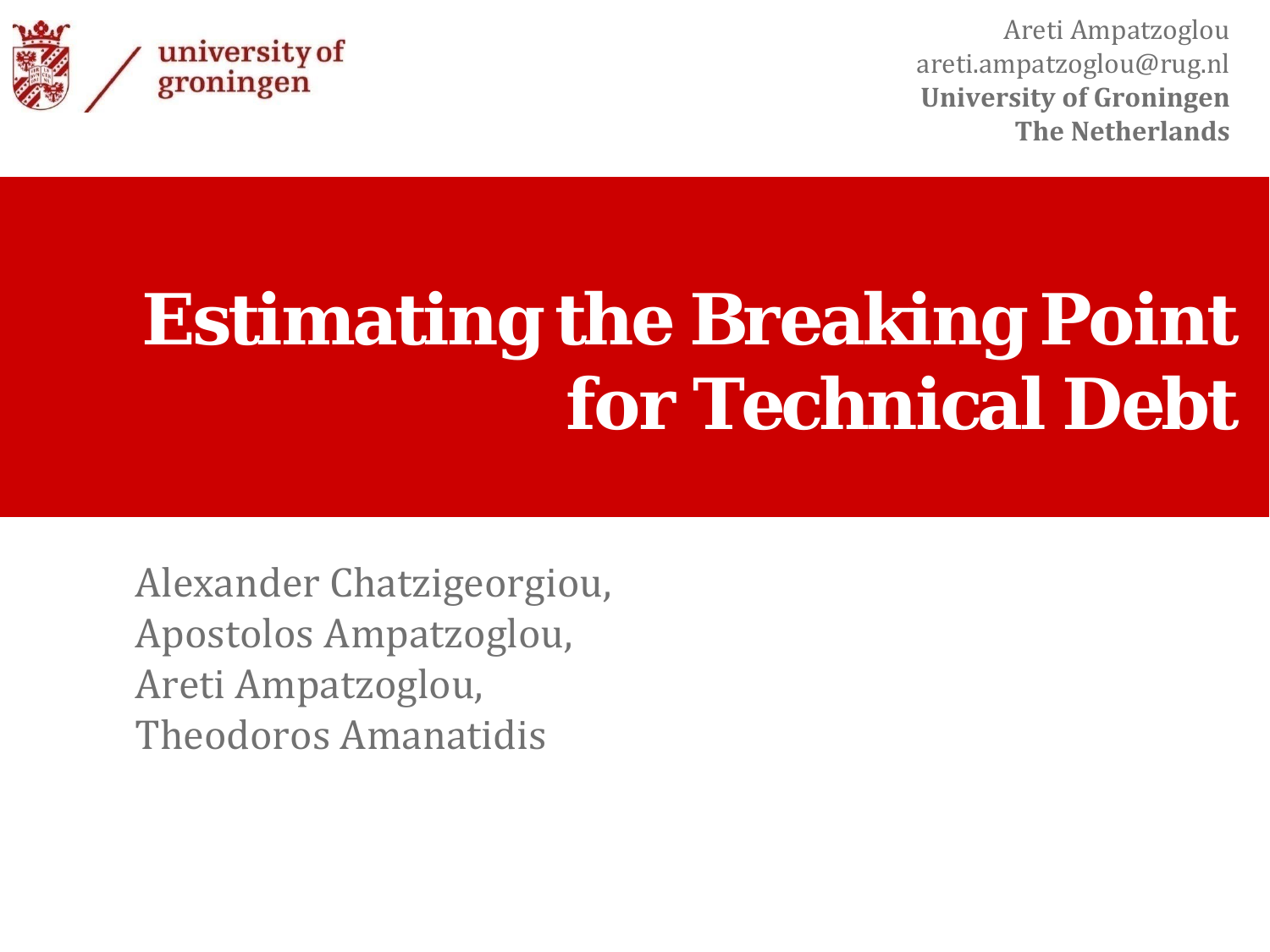

## **Context**

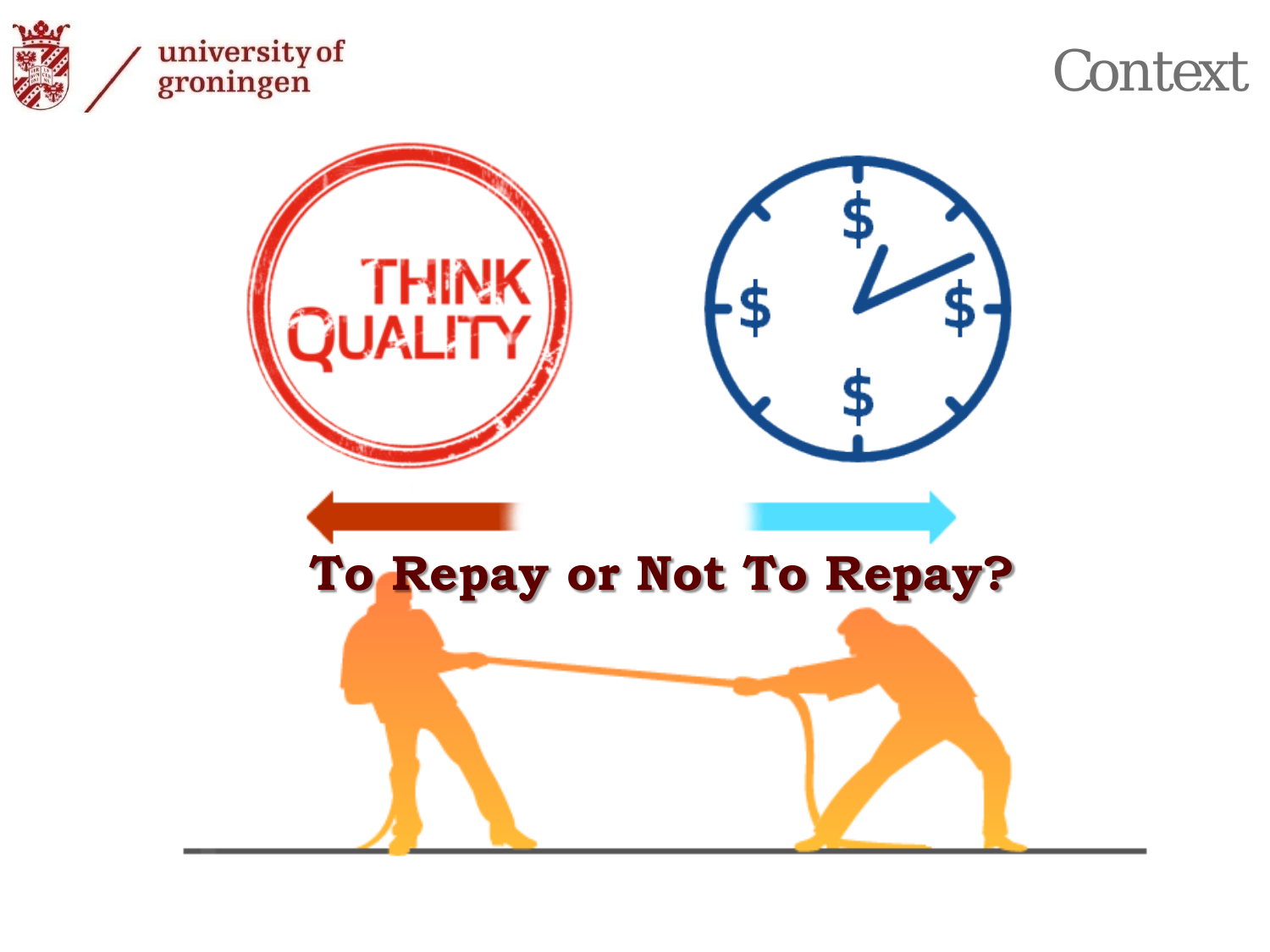

## Interest Theory for MTD

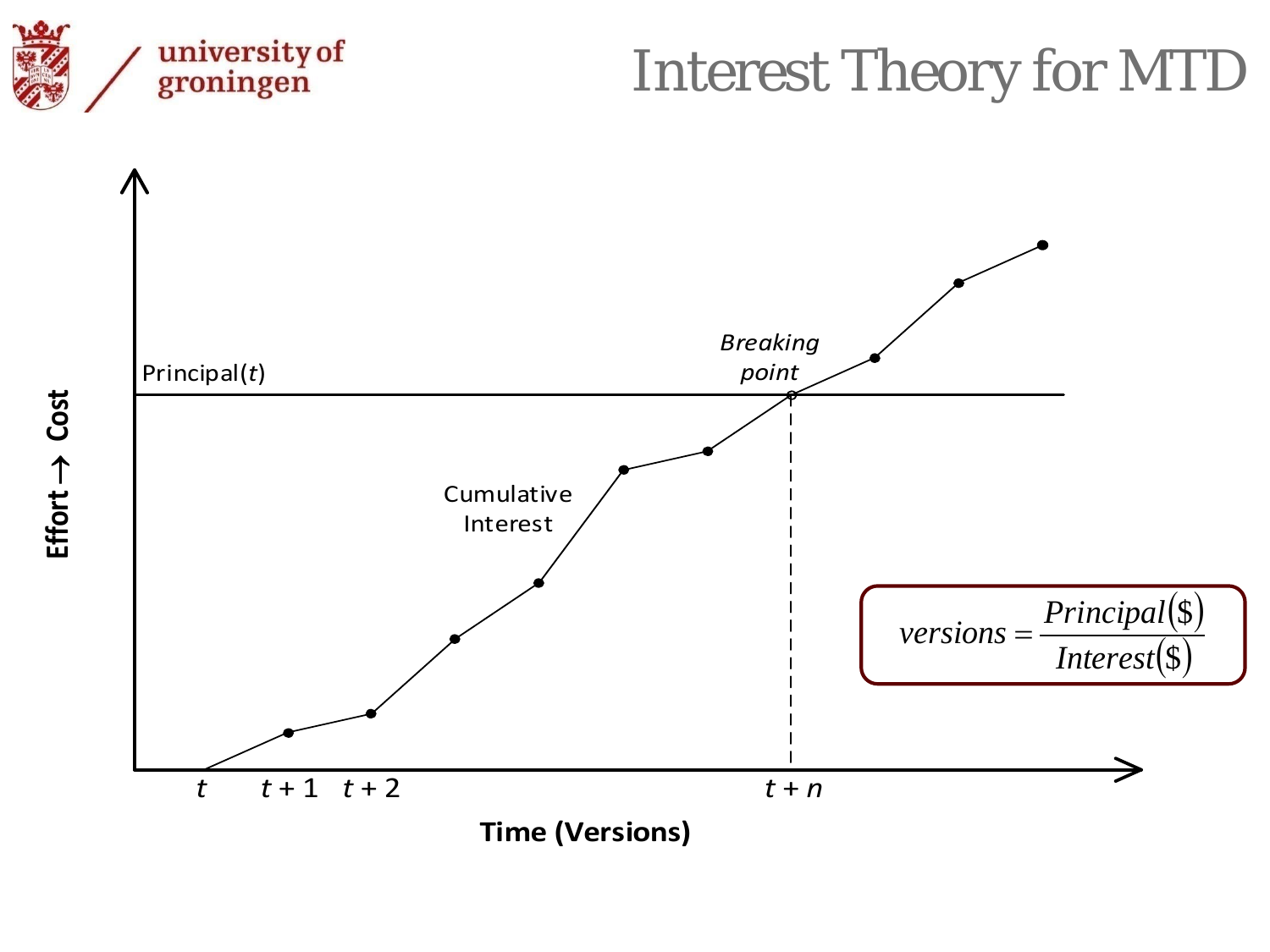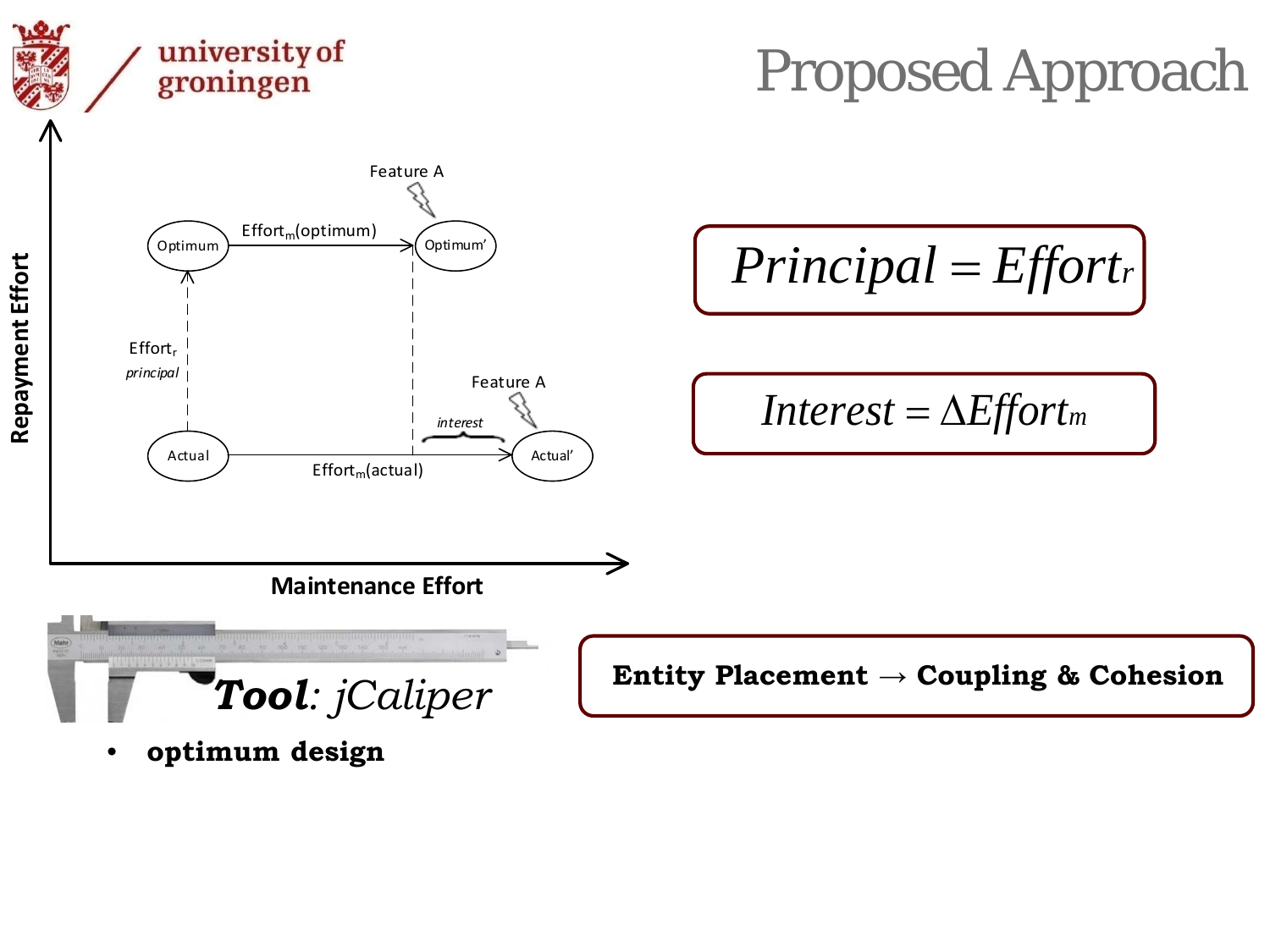

### university of groningen

# Illustrative Example



JUnit version: 4.1

- 147 classes
- 1) Principal Estimation?
- 2) Interest Estimation?
	- 3) Breaking Point?

| <b>Entity Placement</b> |       |       |       |                                                                  | <b>Effort</b> |               |
|-------------------------|-------|-------|-------|------------------------------------------------------------------|---------------|---------------|
|                         |       |       |       | actual   optimum   distance   Improvement   #Refactorings   time |               | Cost          |
| 0.819a                  | 0.692 | 0.127 | 15.5% | 330                                                              |               | 41.25h 1.891S |

|                   | <b>Actual Effort</b>   Optimum Effort |                                     |  |             |
|-------------------|---------------------------------------|-------------------------------------|--|-------------|
| average added LOC | time                                  | Cost                                |  | time   Cost |
| 848               |                                       | $33.9h$   1,553\$   28.6h   1,310\$ |  |             |

**Interest = Effort(actual) – Effort(optimum) = 243\$**

#### **Elapsed time to breaking point = 7.78 versions**

#### **Principal estimation:**

- AVG 5-10 mins/refactoring (W. C. Wake)
- 5.73\$/refactoring (US Bureau of labor statistics)

#### **Interest estimation:**

- AVG 848 added LOC between any two successive versions
- (T. Chaikalis, E. Ligu, G. Melas, and A. Chatzigeorgiou)
- 25 LOC/hour JAVA productivity (L. Prechelt)
- \$45.81 hourly wage (US Bureau of labor statistics)

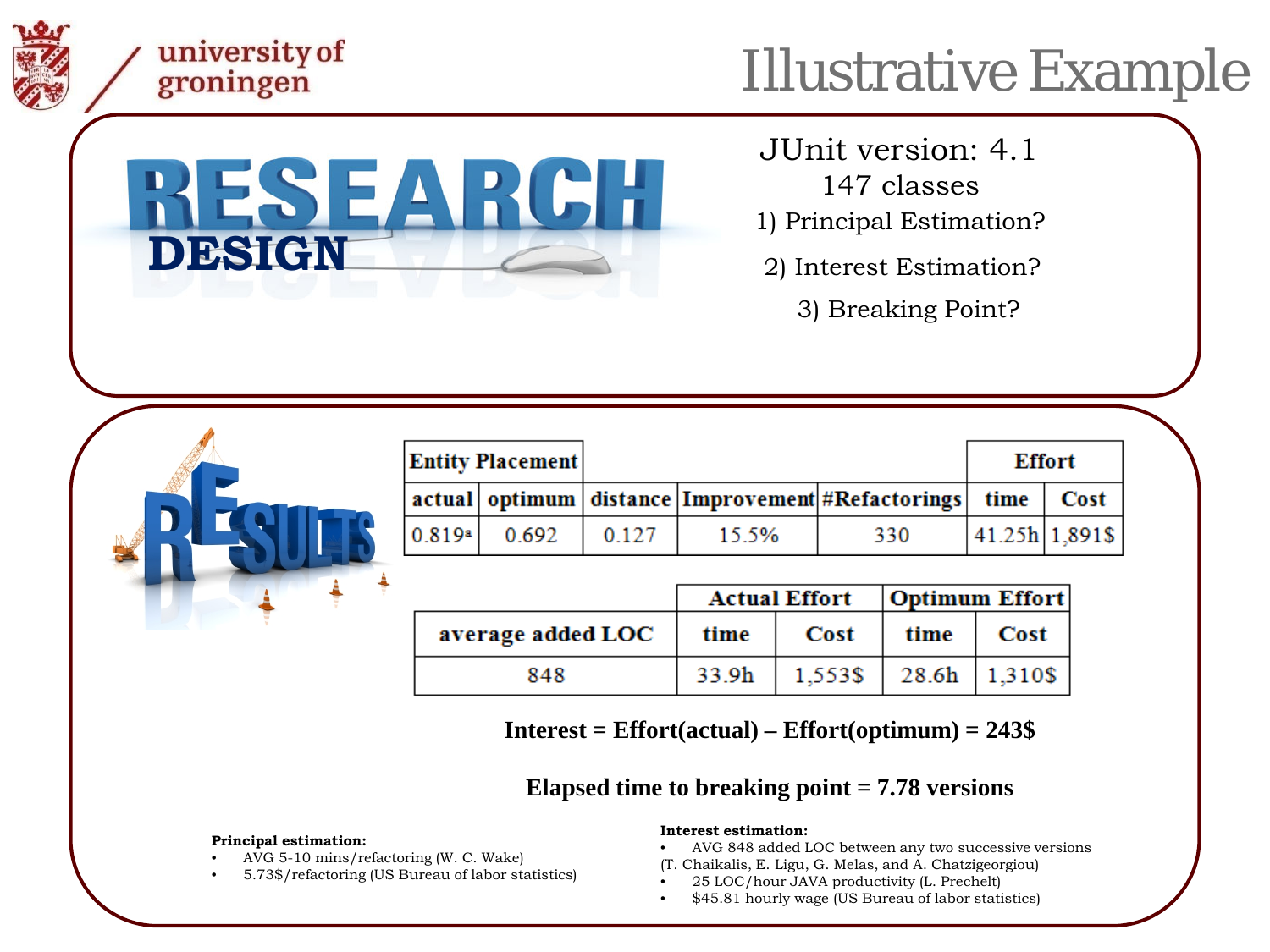



• TD has other dimensions beyond coupling and cohesion



- Maintenance effort should account for other activities beyond addition of LoC (e.g. modifications, deletions)
- Future maintenance effort cannot be predicted solely on the basis of past maintenance tasks
- Cost estimates for refactoring application and introduction of new code, do not reflect commonly agreed figures